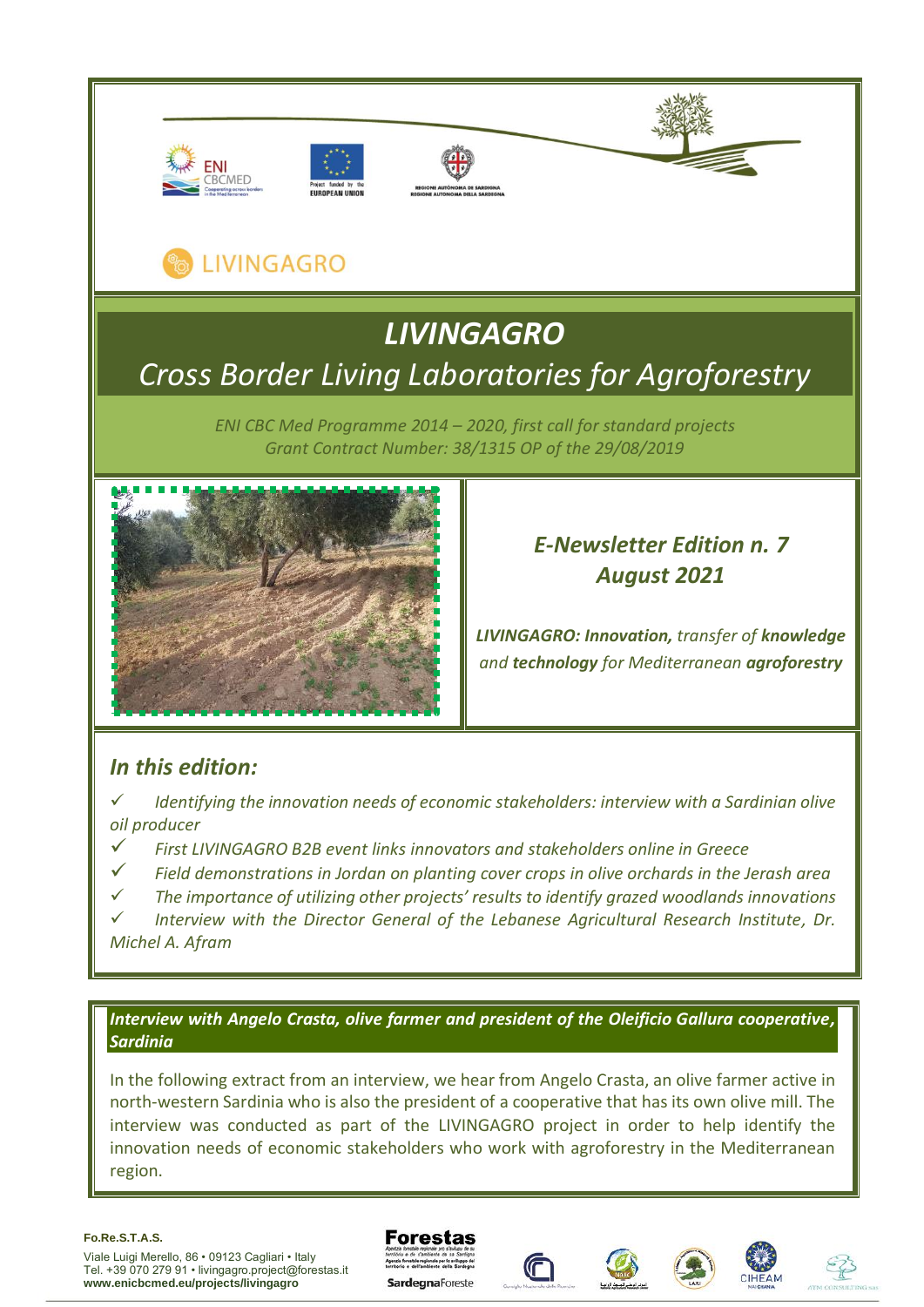

"**Grazed woodlands and agroforestry** are widespread agricultural systems in the north-western

**Gallura subregion of Sardinia**, and in particular in the **Berchidda area (Sassari province)**. The agricultural cooperative to which I belong, [Oleificio Gallura,](https://www.oleificiogallura.it/) manages 10 hectares of land and produces olives mainly for the production of oil.

The **concept of agroforestry** is not "sexy" nowadays; it is actually being discouraged and made less productive as an agricultural system. All this because it has not yet been understood that other activities such as agritourism, educational farms, and visits during the olive harvest are important sources of diversification of farm income.



feel the **need for organic cultivation**. We have, in fact, made plans to hire a consultant in organic agriculture. We want to develop olive growing that is kind to the environment, not using (for instance) phosphate esters, to reach a fully organic type of cultivation (even to eradicate the olive fly).

In the future, more and more people will ask **agriculture to be able to "restore nature,"**



and all of this will hopefully help to mitigate climate change. (We will present a new project on agrometeorology as soon as possible, either with the University of Sassari or with external consultants.)

**Grazed woodlands and agroforestry in general would be profitable again if business management were improved**, returning to less invasive practices with regard to fertilization, given that a pasture planted with olive trees provides supplementary income, and the plot acquires greater landscape value.

In relation to the defence against various pathogens, we



#### **Fo.Re.S.T.A.S.**









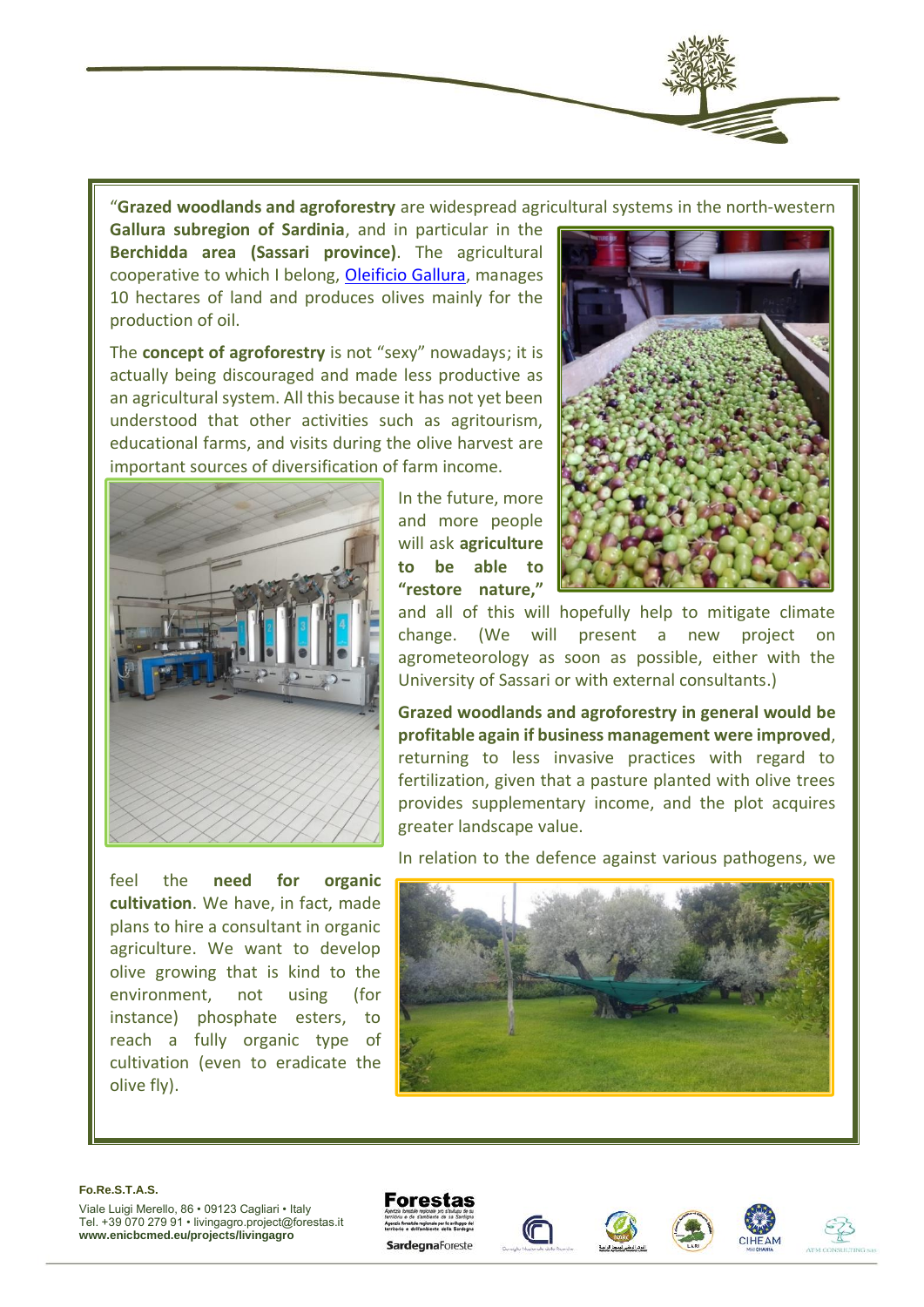

#### *The first LIVINGAGRO B2B event links innovators and stakeholders online in Greece*

On July 20-22, 2021, the [Mediterranean Agronomic Research Institute of Chania \(MAICh\)](https://www.iamc.ciheam.org/)



olive, and livestock sectors in Greece.

Taking place on the [Praxi Network](https://praxinetwork.gr/)  [platform,](https://praxinetwork.gr/) the event was designed to bring together innovators with Greek farmers and professionals. The presentations covered a wide range of topics:

- $\triangleright$  Intercropping in Olive Groves
- ➢ Precision Agriculture
- ➢ Machinery
- ➢ Health Benefit Determination
- ➢ Olive Tree and Olive Oil Authentication
- $\triangleright$  Preparation for Climate Change
- ➢ Re-using Traditional Practices in Agroforestry

A detailed [Catalogue of Innovations is](https://www.enicbcmed.eu/livingagro-innovations-catalogue-greek-b2b-meetings)  [available on the LIVINGAGRO project](https://www.enicbcmed.eu/livingagro-innovations-catalogue-greek-b2b-meetings)  [web page;](https://www.enicbcmed.eu/livingagro-innovations-catalogue-greek-b2b-meetings) each innovation was also

described in Greek on the Praxi Network platform. Press releases were distributed to a number of Greek publications, especially those focused on agriculture, as well as being shared on many Facebook and LinkedIn pages, and on Twitter.





**Fo.Re.S.T.A.S.**

Viale Luigi Merello, 86 • 09123 Cagliari • Italy Tel. +39 070 279 91 • livingagro.project@forestas.it **www.enicbcmed.eu/projects/livingagro**

**Forestas** SardegnaForeste





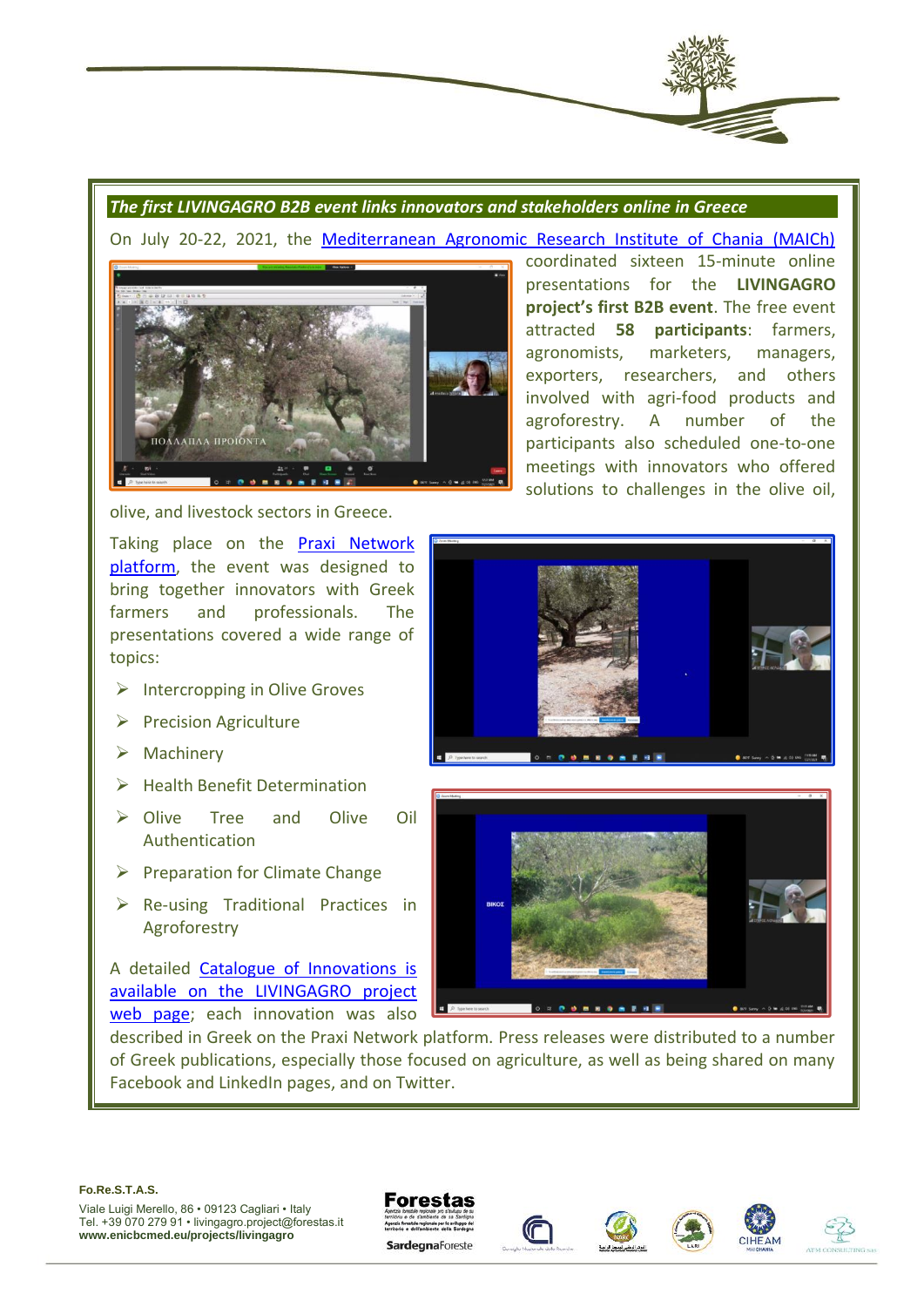

For those unable to attend the July event, there will be additional presentations and one-to-one meetings in Chania, Crete in December, most likely in a hybrid online / face-to-face format (conditions and regulations permitting).

*LIVINGAGRO experimentation: a field demonstration in Jordan on planting cover crops in olive orchards in the Jerash area*

In order to **experiment with innovations to be developed within the LIVINGAGRO project** for Mediterranean multifunctional olive systems and grazed woodlands, the [National Agricultural Research](http://www.ncare.gov.jo/DefaultEN.aspx)  [Center \(NARC\)](http://www.ncare.gov.jo/DefaultEN.aspx) is **implementing a field demonstration for a multifunctional olive system** at a private farm in the Jerash area in northern Jordan. NARC has **set up a study of the effect of planting cover crops in olive orchards**: how does this influence soil fertility





and olive yield and quality?

**The olive grove was divided into four plots**. Legume cover crops (broad beans, peas and chickpeas) were planted in three plots,

while the fourth plot was left without cover crops for comparison purposes. The cover crops were planted in December 2020. The

farmer is expected to increase his income thanks to the cover crops. Part of the cover crop yield will be used to feed the livestock raised on the farm. After the seeds are harvested, the remainder of the cover crops will be incorporated into the soil to improve its fertility.



At the end of the season, soil fertility, olive yield and oil quality will be evaluated.

*The importance of utilizing other projects' results to identify grazed woodlands innovations*

LIVINGAGRO took its first steps in the **furrows of soil where some recent and ongoing research projects have already provided results**. In their analysis of relevant research stakeholders, project partners selected numerous **recent scientific articles dedicated to grazed woodlands and**, more specifically, **to Mediterranean silvopastoral systems**.

They also wanted to take advantage of the projects recently conducted on the topic (namely "**[PF7](https://www.agforward.eu/)  [AGFORWARD](https://www.agforward.eu/)**" and "**[LIFE Regenerate](https://regenerate.eu/)**") and adapt their conclusions to the socio-economic and









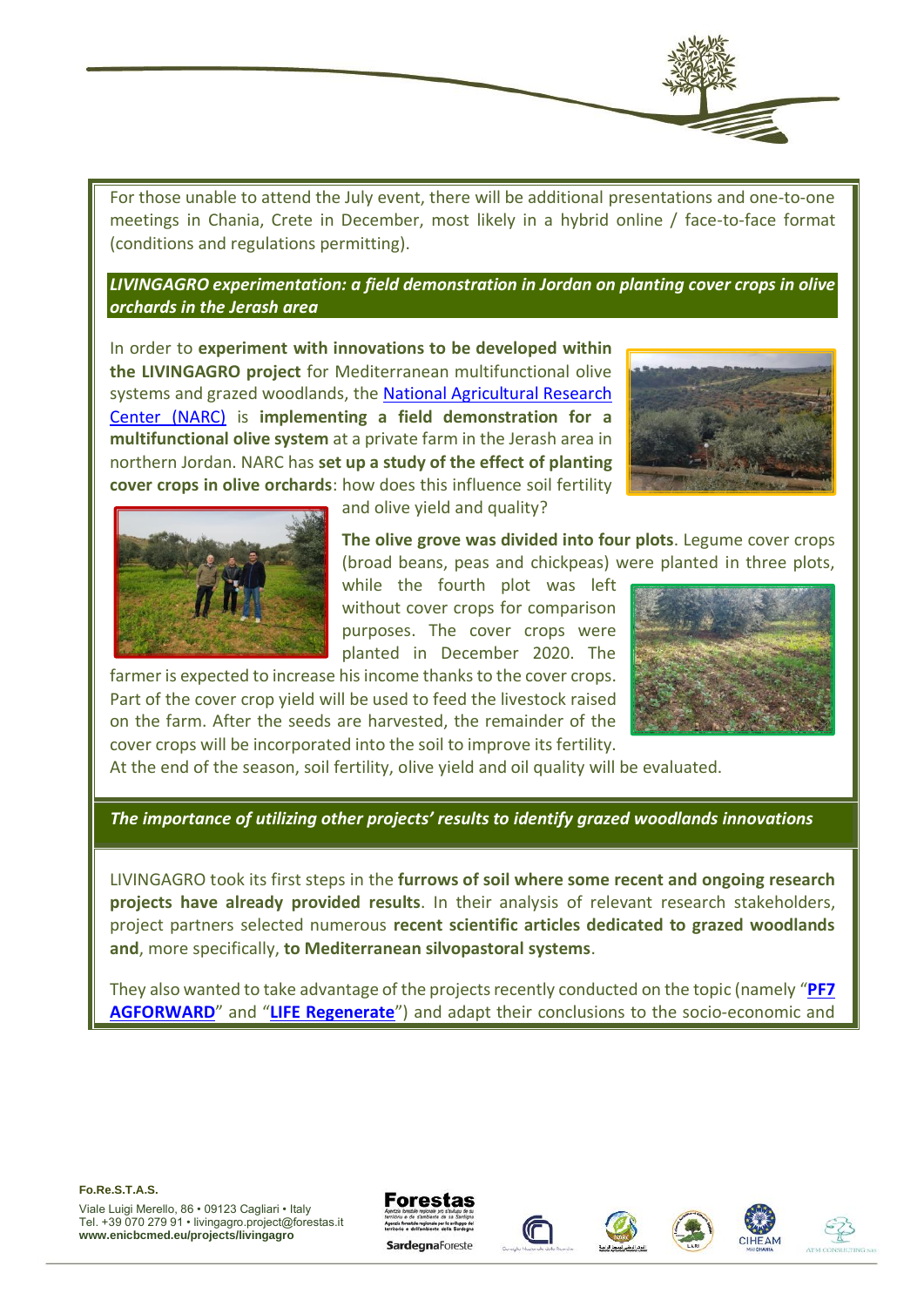

pedoclimatic conditions of the participating countries (Italy, Greece, Jordan, and Lebanon). This **capitalization activity was highlighted in a workshop which took place online on January 28,** 



**2021**. During the workshop, partners tried to highlight the most urgent needs for the future sustainable management of grazed woodlands systems, as well as potential solutions, good practices, and innovations useful in the face of challenges to the ecological and economic sustainability of such systems. Coordinated by CNR, **a**

 *Photo 1: Electric fences for Adaptive grazing (by "LIFE Regenerate" partnership)*

**cross-analysis among the participating countries made it possible to identify four clusters of innovations**, within which **a total of 15 innovations were identified as most in demand**. The four clusters concern 1) animal control; 2) pasture management; 3) pasture improvement; and 4) product valorisation. The innovations were grouped in clusters as follows:

1) *Animal control*: Virtual fences and GPS positioning collars;

2) *Pasture management*: Adaptive grazing management; Reconciling grazing with costeffective protection of saplings; Thinning and pruning trees in silvopastoral systems; Use of local plant by-products as dairy product preservatives; Hydroponic fodder system;

3) *Pasture improvement*: Mixtures for quality pasture; Shade tolerant species; Clearing shrubs and sowing a mixture of



 *Photo 2: Field trial for shade tolerant legumes (by A. Franca)*

grass and legumes in silvopastoral systems; Restoration of indigenous vegetation cover and improvement of soil conditions to increase the afforestation success rate and animal grazing in a semi-arid region; Assessment of indigenous local legume production in a conventional fodder production system; Use of soil covers to decrease soil moisture evaporation, decrease flammable biomass build-up, and enhance regeneration;

4) *Promoting silvopastoral products*: Branding (labels) and market chains; Branding high natural and cultural value agroforestry products.

#### **Fo.Re.S.T.A.S.**







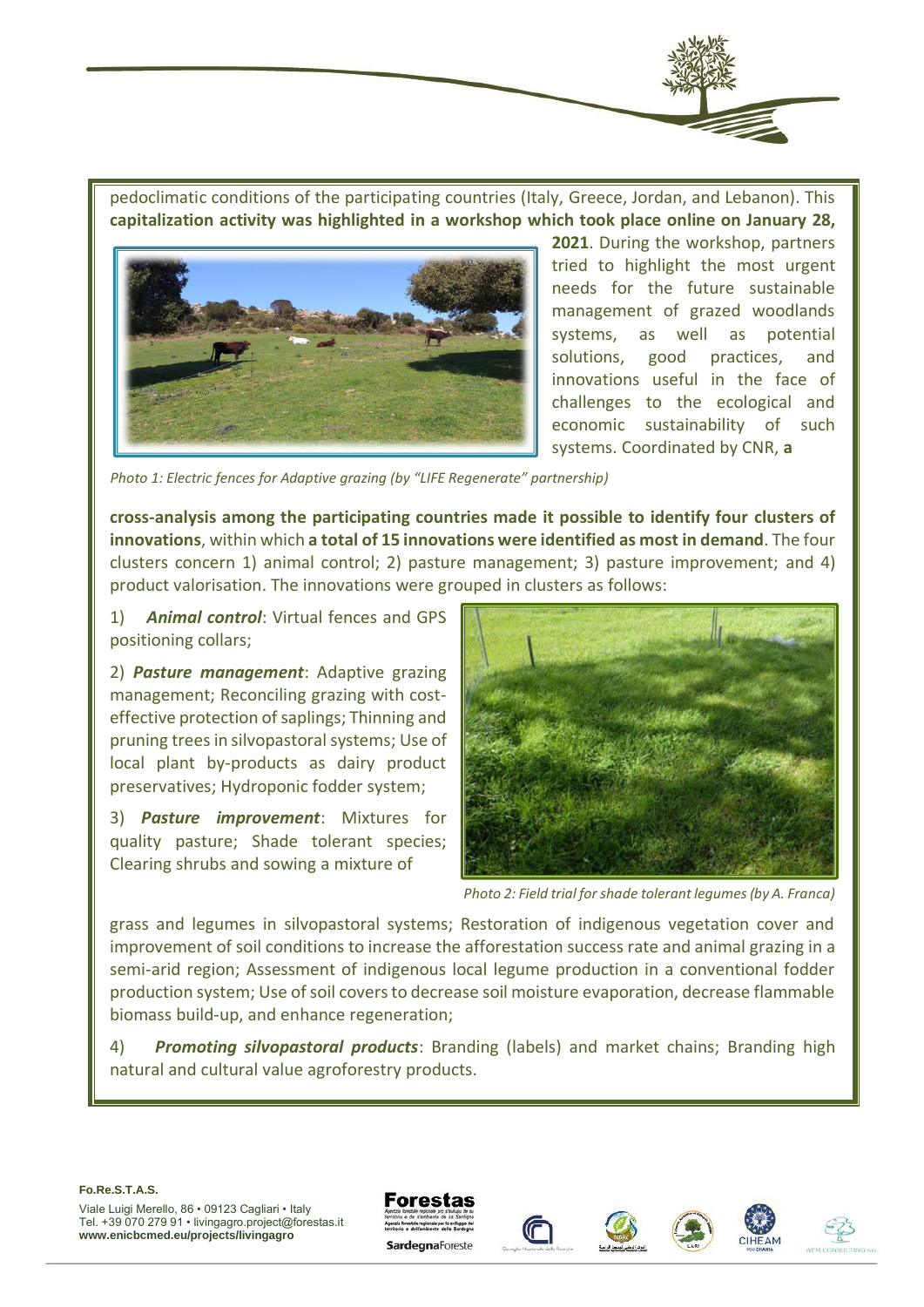

*FROM THE PROJECT PARTNERS – In this edition: Interview with the Director General of the Lebanese Agricultural Research Institute (LARI, PP3), Dr. Michel A. Afram*

*1. What is LARI, and what role is the organization playing in the development of the agricultural sector in Lebanon?* 

LARI is a governmental organization under the supervision of the Ministry of Agriculture. It has twelve centers located at different sites throughout Lebanon: Tal Amara (Headquarters), Fanar, Tyre, Lebaa, Abdeh, Kfarchakna, Terbol, Kfardan, Hasbaya, Baaklin, Hermel, Kleiaat - Kesrouan.



In addition to 120 departments and laboratories with six research areas (Plant Science, Soil Science, Animal Science, Environmental Sciences, Food Science, Economics), LARI has 60 meteorological stations covering all of Lebanon. These stations are linked by GSM and internet. They allow LARI to provide

- Weather forecast
- Early warning system for pests and diseases
- Forest fire warning (fire index)

The institute conducts applied and basic scientific research for the development and advancement of the agricultural sector in Lebanon. In addition, the institute maintains close ties with farmers and tries to develop research activities aimed at solving their problems.

### *2. What are the main services that LARI provides for farmers?*

The services LARI provides for farmers include

- Extension services related to management of soil fertility, water consumption, plant pest and disease control, crop rotation, animal disease treatment and prevention, etc.
- Analyses of soil, plant, water, feed, fertilizers and pesticides
- Analyses for quality control of food
- Production and distribution of foundation and certified seeds
- Production and distribution of improved and selected ruminants
- Organization of field days involving the participation of farmers
- Dissemination of agrometeorological data

## *3. How would you describe the relationship and cooperation between LARI, a Lebanese research center, and EU countries?*

LARI and the EU have been working closely since 2002. During this period, the EU has funded many LARI projects. This cooperation was and is very successful.







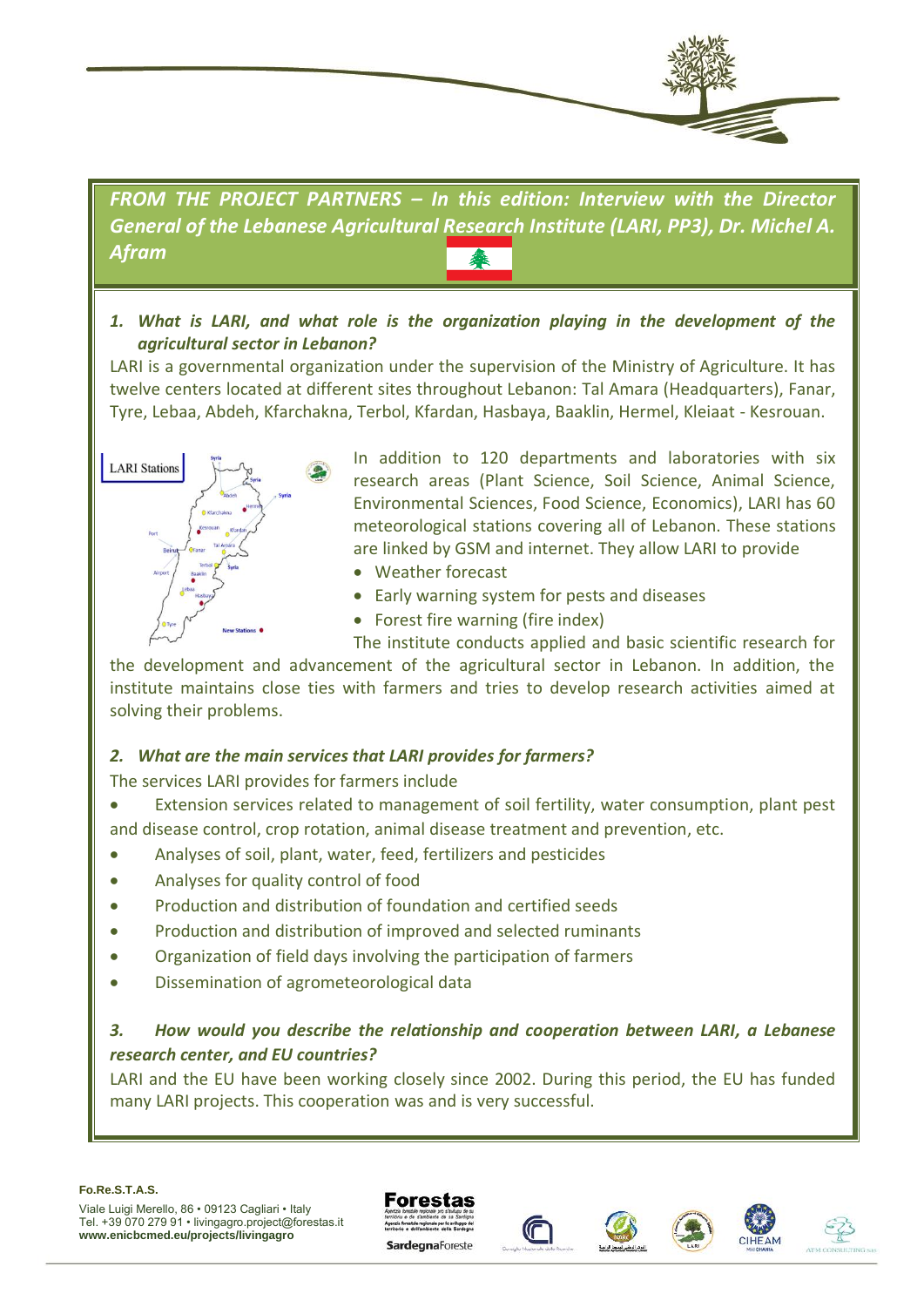*4. Since 2019, LARI has been a partner in the LIVINGAGRO project that aims to support education, research, technological development and innovation. How can this project improve the olive and olive oil sector and the grazed woodlands in Lebanon?* 

LIVINGAGRO is increasing the knowledge of Lebanese farmers on agroforestry in general and more specifically on agroforestry for multifunctional olive systems and grazed woodlands. This is considered a new concept for many farmers in Lebanon and for sure, it will make a difference for olive farmers and woodlands beneficiaries. The exchange of good agricultural practices (GAP) and innovations will improve the quality of olives and olive oil through different techniques delivered by the project and will enhance the profitability of the use of grazed woodlands in Lebanon.

#### *5. How do you think it will impact the socio-economic situation in Lebanon?*

The innovations delivered by the project will reduce the production cost, improve products'

quality and provide additional products for farmers. This will have a positive impact on the socio-economic situation in Lebanon, especially in rural communities. Here, it is worth highlighting the importance of olives and olive oil for Lebanon; with the support of the LIVINGAGRO project, their quality will be improved, and farmers' profit will be increased. In addition, many practices introduced by the project will



reduce the use of chemical products and will save water, which will decrease production costs and protect the environment.

### 6. Internally, how do you see the added value of the project for LARI's team?

This project is a new kind of EU project with new rules. It is a new experience for LARI's team. It will allow all participants from LARI to improve their experience, scientific knowledge and managerial skills. For example, LARI is working on improving the accounting system according to what is requested by the ENI CBC Programme. Moreover, LIVINGAGRO is introducing the concept of agroforestry within olive orchards and grazed woodlands, which constitutes a new experience for the researchers at LARI. Finally, for sure, the LIVINGAGRO project will open the door to further collaboration within the Programme.

*7. How is the Covid-19 pandemic affecting the LIVINGAGRO project, and how are LARI and the project partners dealing with it?* 

#### **Fo.Re.S.T.A.S.**







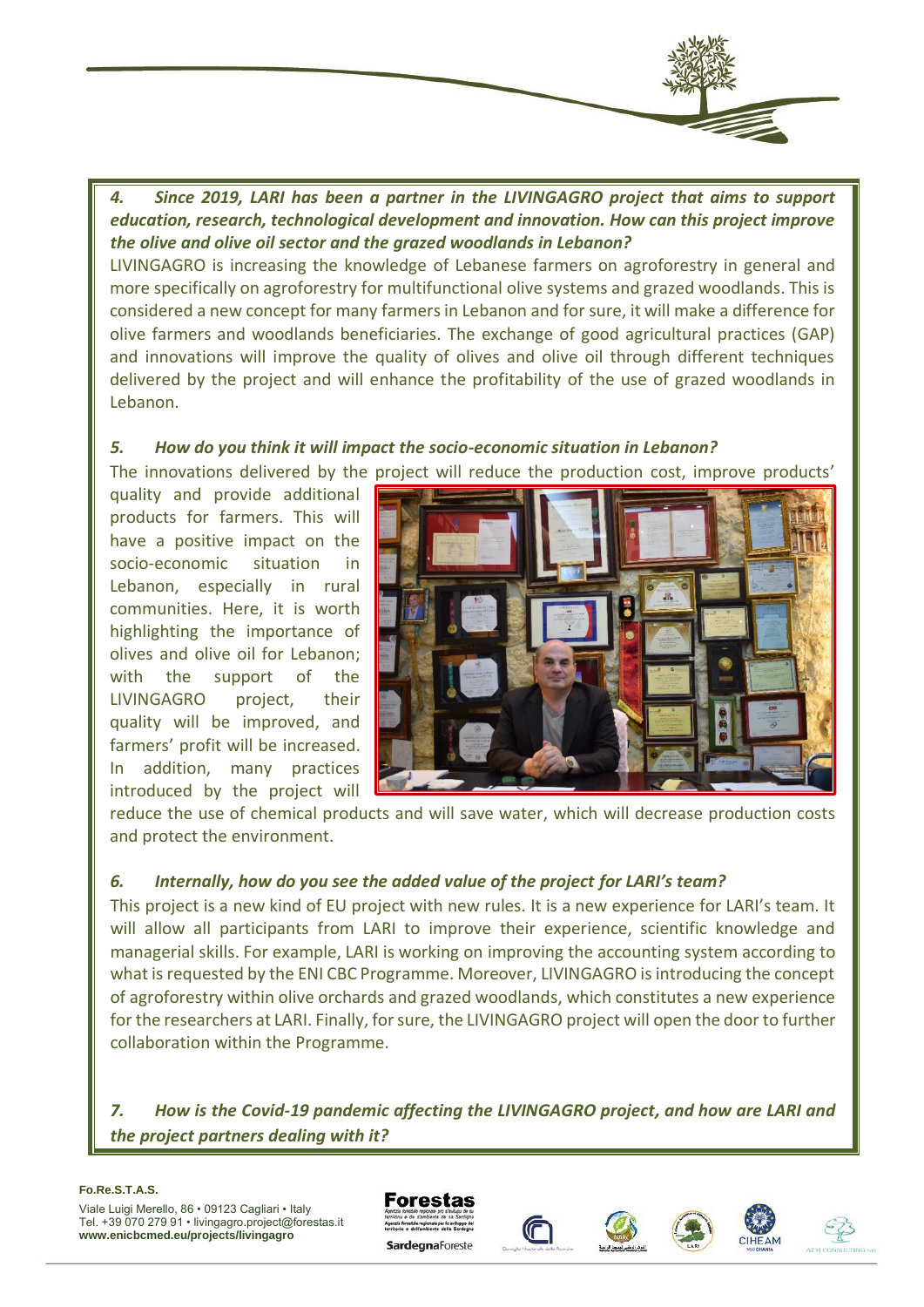

LARI didn't stop its activities because of the Covid-19 pandemic. The main issue was related to a delay in some activities that need people to gather on-site, such as field visits, workshops and B2B events.

### *8. Lebanon is facing a serious economic crisis. How do you think this crisis will affect the research in agriculture in your country?*

Yes, the economic crisis is affecting the research in agriculture, because chemicals are more expensive, all research tools are more expensive, fuel is expensive and not available, fewer funds come to LARI from the government, and it is difficult to do tenders because of the continuous devaluation of the Lebanese lira.

## *9. How is LARI working to compensate for the effect of the Lebanese economic crisis on the implementation of the LIVINGAGRO project?*

LARI is working with higher efficiency reducing expenses to what is necessary in order to ensure continuation of its research activities despite lots of difficulties. The LIVINGAGRO team at LARI is working hard to mitigate the impact of the economic crisis on project activities.



*The LIVINGAGRO project has been funded by the EU under the ENI CBC Mediterranean Sea Basin Programme 2014- 2020.* 

*The total budget of the LIVINGAGRO project amounts to 3.3 million € with an EU contribution of 2.9 million € (90%).*

*This publication has been produced with the financial assistance of the European Union under the ENI CBC Mediterranean Sea Basin Programme. The contents of this document are the sole responsibility of the Regional Forest Agency for Land and Environment of Sardinia (Fo.Re.S.T.A.S.) and can under no circumstances be regarded as reflecting the position of the European Union or Programme management structures.*

*The 2014-2020 ENI CBC Mediterranean Sea Basin Programme is a multilateral Cross-Border Cooperation (CBC) initiative funded by the European Neighborhood Instrument (ENI). The Programme objective is to foster fair, equitable and sustainable economic, social and territorial development, which may advance cross-border integration and valorize participating countries' territories and values. The following 13 countries participate in the Programme: Cyprus, Egypt, France, Greece, Israel, Italy, Jordan, Lebanon, Malta, Palestine, Portugal, Spain, Tunisia. The Managing Authority (JMA) is the Autonomous Region of Sardinia (Italy). Official Programme languages are Arabic, English and French. For more information, please visi[t www.enicbcmed.eu.](http://www.enicbcmed.eu/)* 

*The European Union is made up of 27 Member States who have decided to gradually link together their know-how, resources and destinies. Together, during a period of enlargement of 50 years, they have built a zone of stability, democracy and sustainable development whilst maintaining cultural diversity, tolerance and individual freedoms.* 

**Fo.Re.S.T.A.S.**